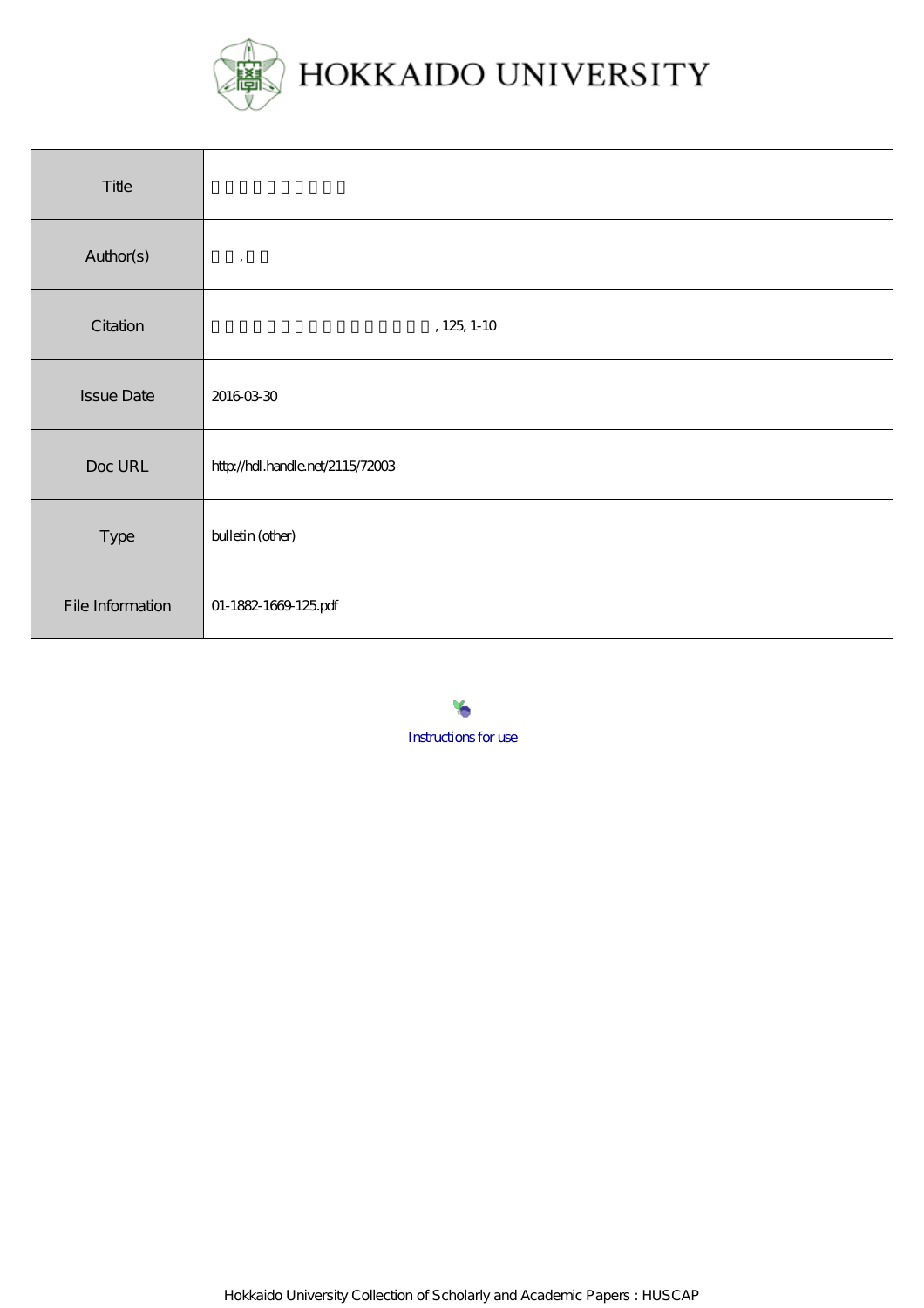# 矢野德郎教授について

## 柚 木 孝 敬 \*

 矢野德郎教授は、1973年3月東京教育大学体育学部を卒業,1976年3月東京教育大学大学院体 育学研究科修士課程を修了したのち,筑波大学体育科学系準研究員等を経て,1987年2月に北 海道大学教育学部講師として採用された。1989年1月に教育学部助教授に昇進,2000年4月に 北海道大学大学院教育学研究科助教授に配置換えとなり,2004年4月に教授に昇進,2014年3月 に教授を退職したのち,2016年3月まで特任教授として奉職した。

 矢野教授は,教育学部においては「運動生理学」,「健康体育学実験」,「基礎演習」,「専門演習」 などの講義・演習を,全学教育においては「体育学実技(テニス,バドミントン,スキーなど)」 および「体育学講義」を,大学院教育学研究科(教育学院)では「環境生体適応論」,「身体運動エ ネルギー論」,「健康スポーツ科学共通講義」,「健康教育調査実験」などの講義・演習・論文指 導を長年担当し,幾多の卒業生・修了生を送り出した。また,博士後期課程においては,計7名 の博士学位取得者を輩出した。

 矢野教授の専門分野は運動生理学である。身体運動の理解を生理学的方法により目指すも のである。教授の一貫した研究テーマは「運動時のエネルギー供給機構と恒常性維持機構の解 明」であった。これら二つの機構(メカニズム)を独立したものではなく,一つの連関機構とし て捉え,それを解明することで,身体運動を説明(理解)しようとされてきたといえる。恒常性 維持機構は運動時の乳酸増や二酸化炭素過剰排出量から研究された。その成果は「定常および 漸増運動負荷時の二酸化炭素排出動態」と題する博士論文としてまとめられ,1992年,筑波大 学より博士(学術)を授与されている。矢野教授の"運動時の二酸化炭素動態に関する研究" は,学術専門書への執筆依頼,シンポジウムでの招待講演,学術雑誌における被引用といった 実績からわかるように,国内外において高く評価されている。恒常性維持機構とエネルギー供 給機構の連関に関しては、酸素動態(酸素負債および筋組織酸素動態)から接近されており,現 在においても精力的に研究が進められている。

 教授は運動生理学的方法論を用いて運動の理解を目指した。既存の考え方やモデルに頼る のではなく,独自の新しい構想を常に練られている学者であった。その構想から得られる運動 理解の仕方は,主観的認識を排除する徹底した機械論的(自然科学的)理解であった。それは, 教授の学問に対する厳しさの現れであり,院生の研究指導においても重視された部分であった と考えている。一方で,教授は,そのような"運動生理学的方法論"では日常での運動の理解 に限界があることを自覚されている。「身体運動の主観的構成シリーズ」(研究業績一覧を参照) に、独自の運動理解への挑戦が見られ、近著である「エネルギー代謝のリズムとそのシンクロ ナイズ(2015)」からその挑戦的研究が今後も続けられるであろうと想像される。

<sup>\*</sup> 北海道大学大学院教育学研究院 人間発達科学分野 准教授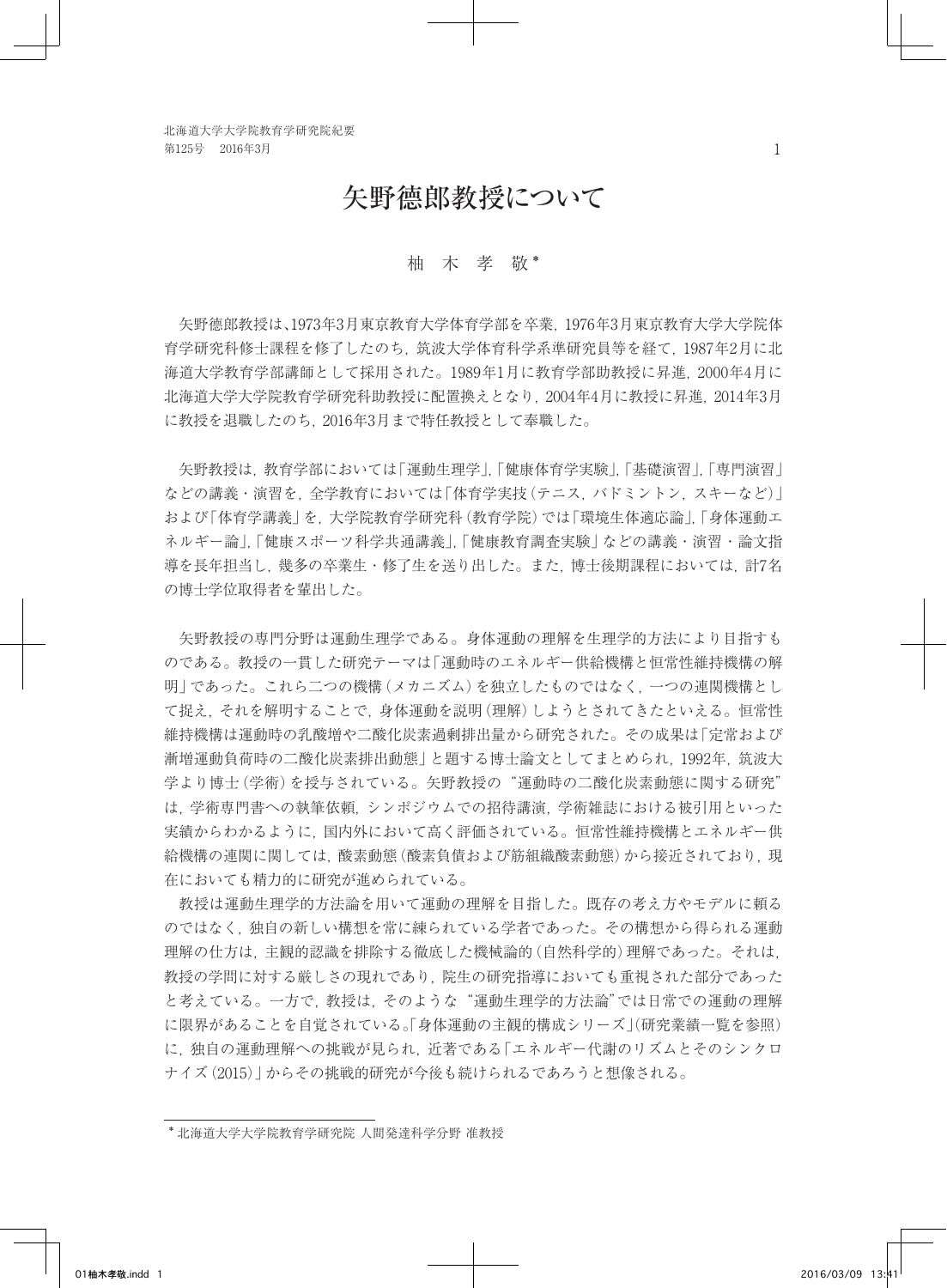矢野教授は,国内外の諸学会において数多くの研究発表を行うと共に,国内学会(日本体力 医学会,日本運動生理学会,日本生理人類学会)の各学会においては評議員としてもその発展 に貢献されてきた。また,学内においても,全学関係で,体育指導センター運営委員会委員, 全学教育科目企画責任者,全学教育施設予算委員会委員などを務め,学部・大学院において は,大学院教務委員会委員,情報システム委員会委員長,入試委員会委員長などを担当されて きた。

 我々は矢野教授が北海道大学を去られた後も,教授の長年にわたってとられた研究・教育・ 管理運営に対する誠実なお姿を忘れることはない。最後に,矢野先生の研究が今後さらに発展 すること,そして,先生のご健康を心より祈念いたします。

#### **研究業績一覧**

(1)著書

- 1.矢野德郎(1998)運動と二酸化炭素貯蔵、宮村実晴、古賀俊策、安田好文 編集、「呼吸 ―運動に対する応答 とトレーニング―」ナップ社 東京 pp.138-147
- 2.矢野德郎(2001)二酸化炭素動態 宮村実晴 編集 「新運動生理学」下巻 新興交易(株)医書出版部 東 京 pp.79-89
- 3.矢野德郎(2006)緩衝、二酸化炭素 日本体育学会 監修 「スポーツ科学辞典」平凡社 pp.159-160, pp.710
- 4.柚木孝敬 矢野德郎(2010)環境温の変化に対する生体応答 ―寒冷環境下の運動と血圧― 北翔大学北方 圏生涯スポーツ研究センター編集「北方圏における生涯スポーツ社会の構築」響文社 pp.160-165

#### (2)修士,博士論文

- 1.矢野德郎(1975)中高年長距離走者の有酸素的作業能 東京教育大学 修士論文
- 2.矢野德郎(1992)定常および漸増運動負荷時の二酸化炭素排出動態 筑波大学 博士論文(学術)

#### (3)研究論文

- 1.小川新吉 浅野勝己 古田善伯 藤牧利昭 小原達朗 矢野德郎 富原正二 永井信雄(1975)中高年長 距離走者の生理的機能 ―特に血圧、心電図、尿、形態について― 東京教育大学体育学部スポーツ研究 所報13:1-14
- 2.浅野勝己 古田善伯 勝村龍一 藤牧利昭 矢野德郎 富原正二(1975)10分間走トレーニング(80% V ・ O2max)の都市青少年の有酸素的作業能に及ぼす影響 東京教育大学体育学部スポーツ研究所報 13: 15-26
- 3.小川新吉 浅野勝己 古田善伯 勝村龍一 藤牧利昭 矢野德郎 富原正二 小原達朗 大神八太郎 (1976)力士の循環系機能 東京教育大学体育学部スポーツ研究所報 14:1-11
- 4. Asano K, Ogawa S, Furuta Y, Yano T, Tomihara M (1976) Aerobic work capacity and blood composition in middle and old-aged runners. 東京教育大学体育学部スポーツ研究所報 14:21-34
- 5.浅野勝己 矢野德郎 菊池和夫 松阪晃 熊谷秋三(1979)20分間サイクリング・トレーニング(70%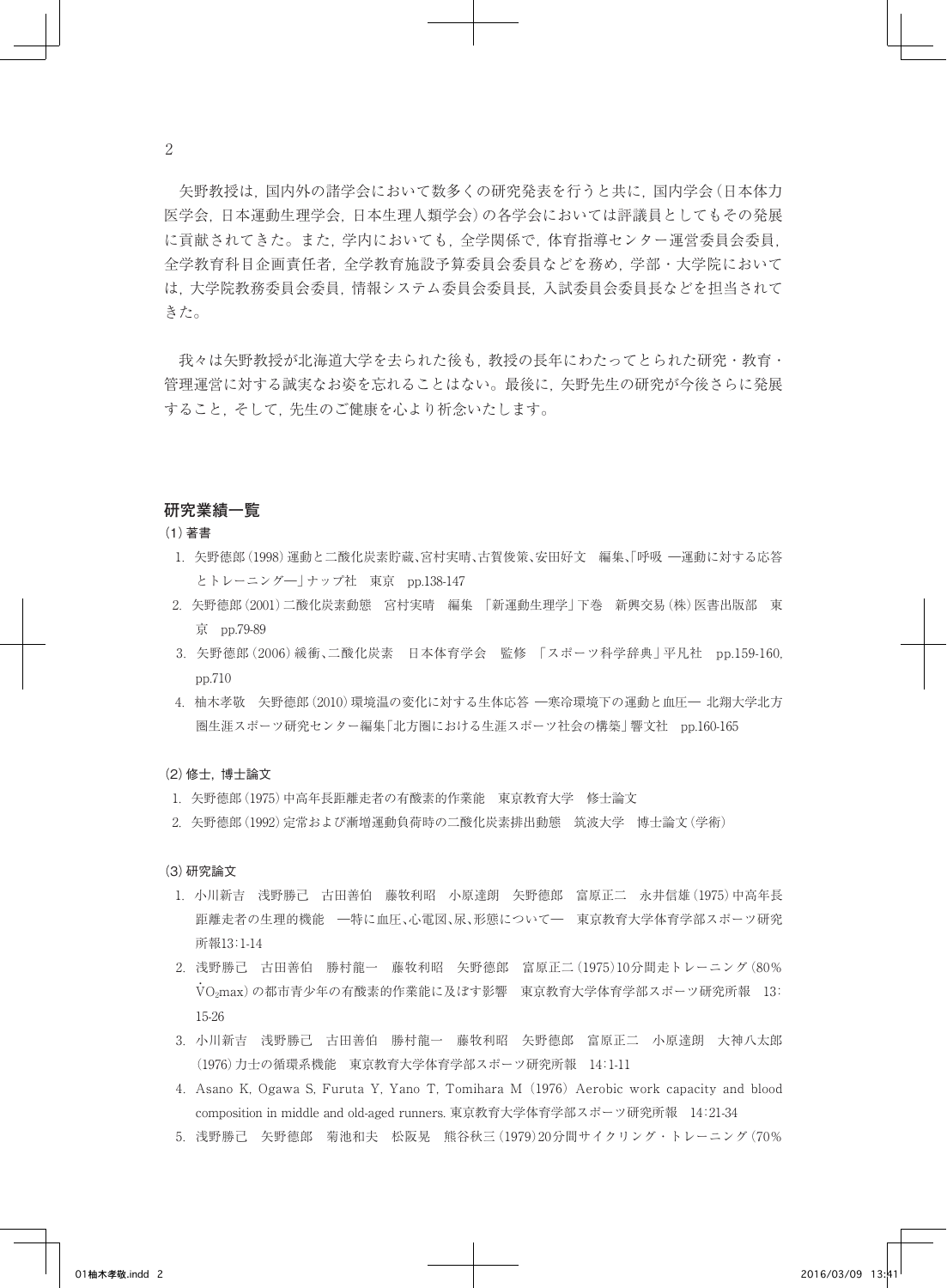V ・ O2max)の中年男子の有酸素的作業能に及ぼす影響 筑波大学体育紀要 2:103-113

- 6.小原達朗 小川新吉 浅野勝己 古田善伯 藤牧利昭 矢野德郎 富原正二(1981) 中高年者の長距離 走前後の血圧および心電図の変動について 体力科学 30:137-147 \*
- 7.矢野德郎 小川新吉 浅野勝己 古田善伯 藤牧利昭 富原正二 小原達朗 伊藤朗 井川幸雄(1982) 中高年長距離走者のマラソン走行前後の血液成分 体力科学 31:155-162 \*
- 8.富原正二 小川新吉 浅野勝己 古田善伯 藤牧利昭 矢野德郎 小原達朗(1983)中高年長距離走者の 血液有形成分特性 体力科学 32:259-268 \*
- 9.藤牧利昭 小川新吉 浅野勝己 古田善伯 富原正二 矢野德郎 小原達朗(1983) 中高年長距離走者 の生理的性 体力科学 32:269-277 \*
- 10. 矢野德郎 浅野勝己 野村武男 松阪晃 平木場浩二 (1984) 漸増運動負荷時のVCO2の動態 体力科学 33:201-210 \*
- 11. Yano T, Norsk P, B-Petersen F (1984) Cardiac output determined by the CO2 rebreathing method with correction of lung-bag volume shrinkage. Jpn J Physiol 34:883-891 \*
- 12. Yano T, Asano K (1984) Oxygen deficit and anaerobic threshold in incremental exercise in normoxia and hypoxia. Jpn J Physiol 34:1129-1133 \*
- 13.矢野德郎(1985)長・中・短距離走者の無気的作業閾値、酸素債および酸素摂取量の反応時間 体力科学 34:176-182 \*
- 14. Yano T (1985) Kinetics of cardiorespiratory function at the onset of exercise. J Human Ergol 14:123- 126 \*
- 15. Yano T (1986) Immediate CO<sub>2</sub> storage capacity at the onset of exercise. Jpn J Physiol 36:1241-1252 \*
- 16. Yano T (1987) The differences in CO2 kinetics during incremental exercise among sprinters, middle, and long distance runners. Jpn J Physiol 37:369-378 \*
- 17. Yano T (1987) A theoretical approach to excessive  $CO<sub>2</sub>$  expiration due to lactate production in exercise. Jpn J Physiol 37:937-940 \*
- 18.矢野德郎(1988)中高年長距離走者の世界最高記録の分析 北海道体育学研究 23:1-5 \*
- 19. Yano T (1989) Oxygen uptake and efficiency related to external work rate during loaded walking. J Sports Med Phys Fitness 29:388-393 \*
- 20. 堀内雅弘 矢野德郎(1992)超最大運動のパフォーマンスにおよぼす因子 北海道体育学研究 27:35-42 \*
- 21.渡会雅明 堀内雅弘 矢野德郎(1994)800m走のパフォーマンスに貢献する因子 北海道体育学研究 29:11-16 \*
- 22.堀内雅弘 矢野德郎(1994)漸減負荷運動時のガス交換動態 日本運動生理学雑誌 1:33-39 \*
- 23. Yano T, Horiuchi M (1994) Simulation of oxygen uptake kinetics in exercise. 北海道大学教育学部紀要 62:27-35
- 24.矢野德郎 熊崎泰二 浅野勝己(1995) 漸増運動負荷時のCO2排出の実験モデル 北海道体育学研究 30:1-5 \*
- 25.矢野德郎 菊地和夫 熊崎泰二 浅野勝己(1995)定常運動時の酸素摂取量の時定数および血中乳酸に及 ぼす低酸素の影響 北海道大学教育学部紀要 69:115-119
- 26. Yano T, Kumazaki Y, Asano K (1995) Kinetics of mixed venous CO<sub>2</sub> pressure in constant-load exercise. Appl Human Sci 14:155-156 \*
- 27. Yano T (1997) Kinetics of mixed venous CO2 pressure in incremental-load exercise. Appl Human Sci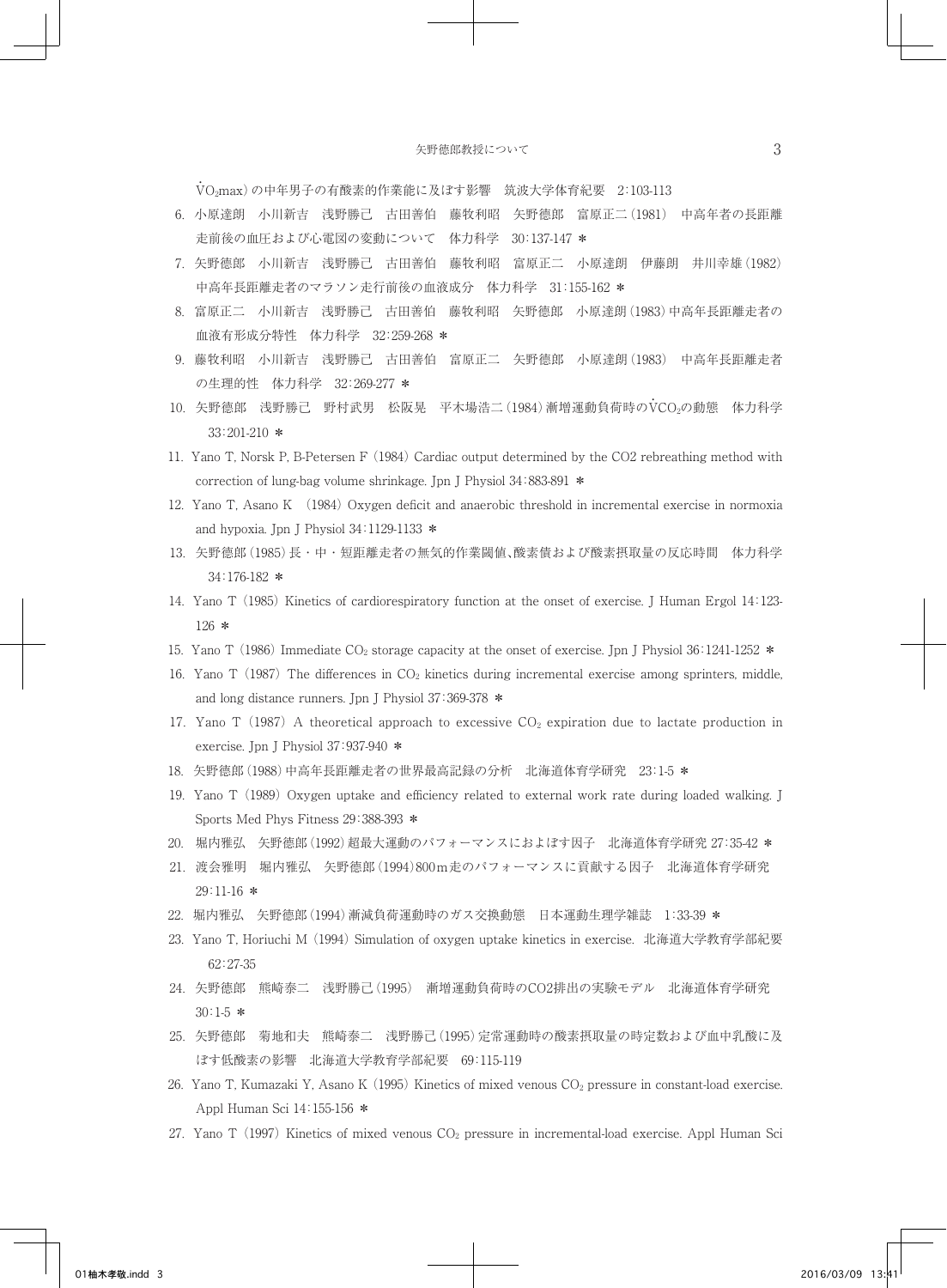16:15-18 \*

- 28. Binzoni T, Hiltbrand E, Yano T, Cerretelli P (1997) Step vs. progressive exercise: the kinetics of phosphocreatine hydrolysis in human muscle. Acta Physiol Scand 159:209-215\*
- 29.矢野德郎(1997)乳酸の拡散がCO2過剰排出に及ぼす影響 北海道大学教育学部紀要 73:35-39 \*
- 30. Yano T (1997) Physiological model of  $CO<sub>2</sub>$  output during incremental exercise. Ergonomics  $40:522-530$  \*
- 31. Horiuchi M, Yano T (1997) Effect of prolonged exercise on pulmonary gas exchange during decremental-load exercise. Adv Exerc Sports Physiol 3:23-28 \*
- 32. Yunoki T, Horiuchi M, Yano T (1998) Oxygen kinetics in response to impulse work. Appl Human Sci  $17:27-29$  \*
- 33.堀内雅弘 矢野德郎(1998)漸減運動負荷における漸減率の低下が過剰酸素摂取量におよぼす影響 日本 運動生理学雑誌 5:153-161 \*
- 34. Yunoki T, Horiuchi M, Yano T (1999) Kinetics of excess  $CO<sub>2</sub>$  output during and after intensive exercise. Jpn J Physiol 49:139-144 \*
- 35. Ogata H, Yunoki T, Yano T (1999) Effect of low-intensity leg exercise on ventilatory threshold during incremental arm exercise. Appl Human Sci 18:181-183 \*
- 36. Yano T, Yunoki T, Horiuchi M (2000) Kinetic of oxygen uptake during decremental ramp exercise. J Sport Med Phys Fitness 40:11-16 \*
- 37. Yunoki T, Horiuchi M, Yano T  $(2000)$  Kinetics of excess  $CO<sub>2</sub>$  output during and after intensive exercise in sprinters and long distance runners. Jpn J Physiol 50:199-205 \*
- 38.尾方寿好 柚木孝敬 矢野德郎(2000)水性選手の上肢運動および下肢運動時における酸素摂取量と心拍 数の関係性 北海道大学大学院教育学研究科紀要 82:177-182
- 39. Yano T, Yunoki T, Ogata H (2001) Relationship between slow component of oxygen uptake and potential reduction in maximal power output during constant-load exercise. J Sport Medicine Phys Fitness 41:165-169 \*
- 40.堀内雅弘 矢野德郎(2001)一定負荷運動時および回復時における酸素摂取量と血中乳酸濃度との関連 北海道体育学研究 36:17-23 \*
- 41.矢野德郎 尾方寿好 柚木孝敬(2001)漸増運動負荷時の活動筋と非活動筋の酸素化動態 北海道大学大 学院教育学研究科紀要 84:65-74
- 42. Yano T, Horiuchi M, Yunoki T, Ogata H (2002) Kinetics of CO2 excessive expiration in constant-load exercise. J Sport Medicine Phys Fitness 42: 152-157 \*
- 43. Ogata H, Yunoki T, Yano T (2002) Effect of arm cranking on NIRS-determined blood volume and oxygenation of human inactive and exercising vastus lateralis muscle. Eur J Appl Physiol 86:191-195 \*
- 44.レイハン 尾方寿好 柚木好敬 矢野德郎(2002)短距離選手と長距離選手のエネルギー供給系の比較 北海道大学大学院教育学研究科紀要 85:297-302
- 45. Yano T, Yunoki T, Ogata H (2002) Relationship in simulation between oxygen deficit and oxygen uptake in decrement-load exercise started from low exercise intensity. J Physiol Anthropol 22:1-5 \*
- 46. Yano T, Yunoki T, Ogata H (2002) Approximation equation for oxygen uptake kinetics in decrementload exercise from low exercise intensity. J Physiol Anthropol 22:7-10  $*$
- 47.柚木孝敬 矢野德郎(2003)高強度運動における酸素摂取の緩慢成分 北海道浅井学園大学短期大学部研 究紀要 41:79−87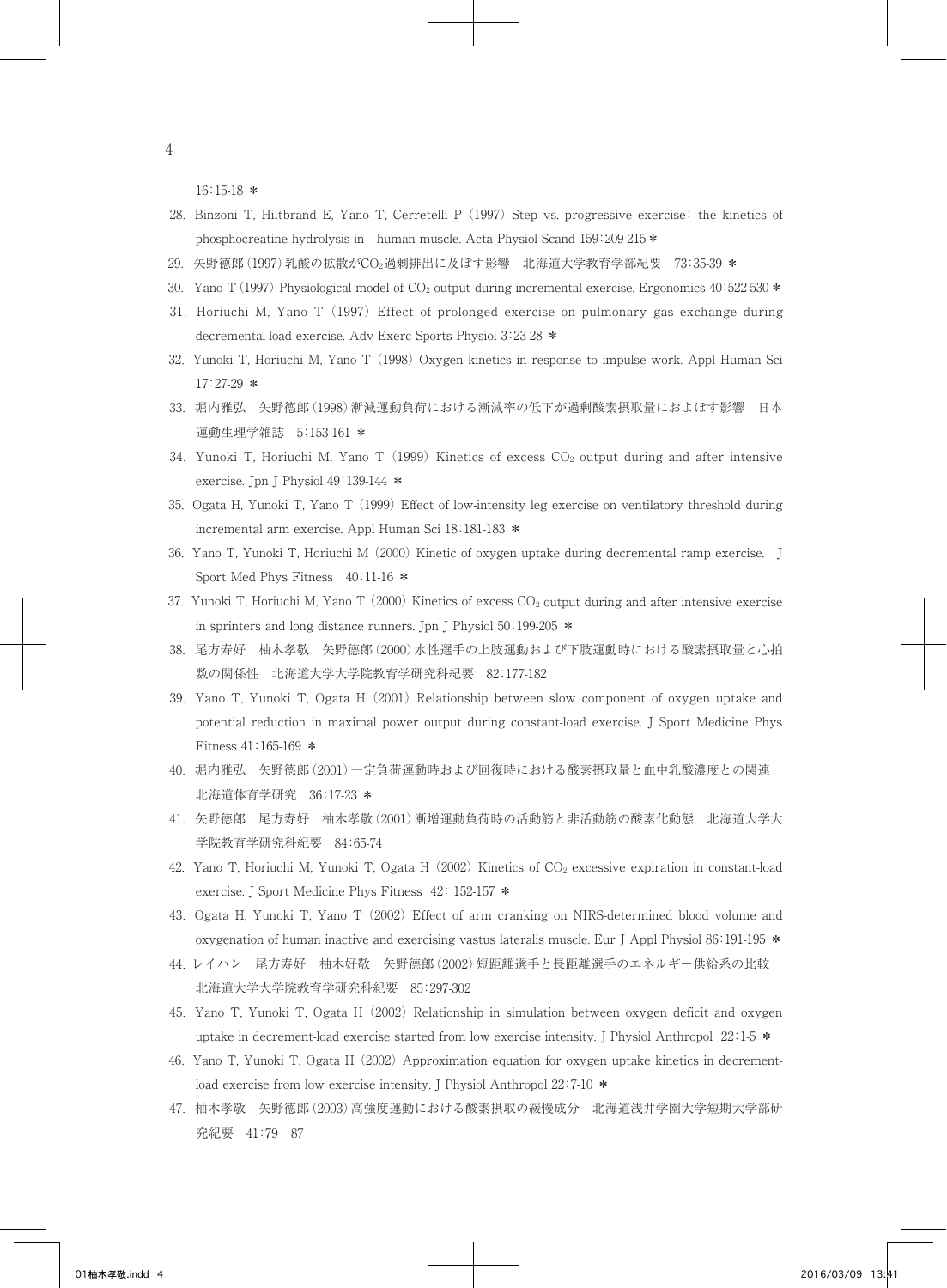- 48. Yunoki T, Ogata H, Yano T (2003) Relationship between blood lactate concentration and excessive  $CO<sub>2</sub>$ expiration during and after ramp exercise. Adv Exerc Sports Physiol 9:97-103 \*
- 49. Ogata H, Reihan A, Yano T (2004) Kinetics of oxygenation in inactive forearm muscle during ramp leg cycling. J Physiol Anthropol 23:7-17 \*
- 50. Yano T, Ogata H, Yunoki T, Abe M (2004) A new model for oxygen uptake kinetics in heavy exercise. Bulletin of Graduate School of Education Hokkaido University 93:1-13
- 51.柚木孝敬 尾方寿好 平木場浩二 矢野德郎 (2004)炭酸水素ナトリウムの摂取が短時間高強度運動時 および終了後のCO2過剰排出量に及ぼす影響 日本生理人類学会誌 9:59-65 \*
- 52. Yano T, Yunoki T, Matsuura R, Ogata H (2004) Effect of exercise intensity on the slow component of oxygen uptake in decremental work load exercise. J Physiol Pharmacol 55: 315-324 \*
- 53. Yano T, Okuyama T, Reihan A, Ogata H (2004) Effect of blood lactate level on oxygen uptake at the offset of middle-intensity of exercise. Biol Sport 21:231-239 \*
- 54. Ogata H, Yano T (2005) Kinetics of oxygen uptake during arm cranking with the legs inactive or exercising at moderate intensities. Eur J Appl Physiol 94:17-24.\*
- 55. Yano T, Yunoki T, Ogata H, Matsuura R (2005) Relationship between excessive CO<sub>2</sub> expiration and performance in high-intensity exercise. Biol Sport 22:117-124.\*
- 56.松浦亮太 尾方寿好 堀内雅弘 矢野德郎(2005)レペティション運動時の生理的、心理的反応 日本生 理人類学会誌 10:31-36 \*
- 57. Yano T, Horiuchi M, Yunoki T, Matsuura R, Ogata H (2005) Relationship between maximal oxygen uptake and oxygenation level in inactive muscle at exhaustion in incremental exercise in humans. Physiol Res 54:679-685 \*
- 58. Ogata H, Yano T (2005) Effect of arm cranking on oxygenation of vastus lateralis and lateral gastrocnemius muscles during leg cycling. J Sport Med Phys Fitness 45: 257-263 \*
- 59.千葉智則 石井祐明 矢野德郎(2006)高温条件下漸増運動負荷中の血中乳酸動態 日本運動生理学雑誌 13:1-8 \*
- 60. Matsuura R, Ogata H, Yunoki T, Arimitsu T, Yano T (2006) Effect of blood lactate concentration and neuromuscular activation during repeated cycling sprints. J Physiol Anthropol 25: 267-273 \*
- 61. Matsuura R, Ogata H, Yano T. (2006) Development of accumulated and temporary fatigue during repeated cycling sprints. Jpn J Phys Fitness Sports Med Suppl 55: S71-S74 \*
- 62. Ogata H, Arimitsu T, Matsuura R, Yunoki T, Horiuchi M, Yano T (2007) Relationship between oxygenation in inactive biceps brachii muscle and hyperventilation during leg cycling. Physiol Res 56: 57-65 \*
- 63. Yano T, Ogata H, Matsuura T, Arimitsu T, Yunoki T (2007) Comparison of oxygen uptake at the onset of decrement-load and constant-load exercise. Physiol Res 56: 169-174 \*
- 64. Matsuura R, Ogata H, Yunoki T, Arimitsu T, Kimura T, Yano T (2007) A 350-s recovery period does not necessarily allow complete recovery of peak power output during repeated cycling sprints. J Physiol Anthropol 26: 51-57 \*
- 65. Matsuura R, Arimitsu T, Kimura T, Yunoki T, Yano T (2007) Effect of oral administration of sodium bicarbonate on surface EMG activity during repeated cycling sprints. Eur J Appl Physiol 101:409-417 \*
- 66. Yano T, Yunoki T, Matsuura R, Arimitsu T, Kimura T (2007) Effects of rate of decrease in power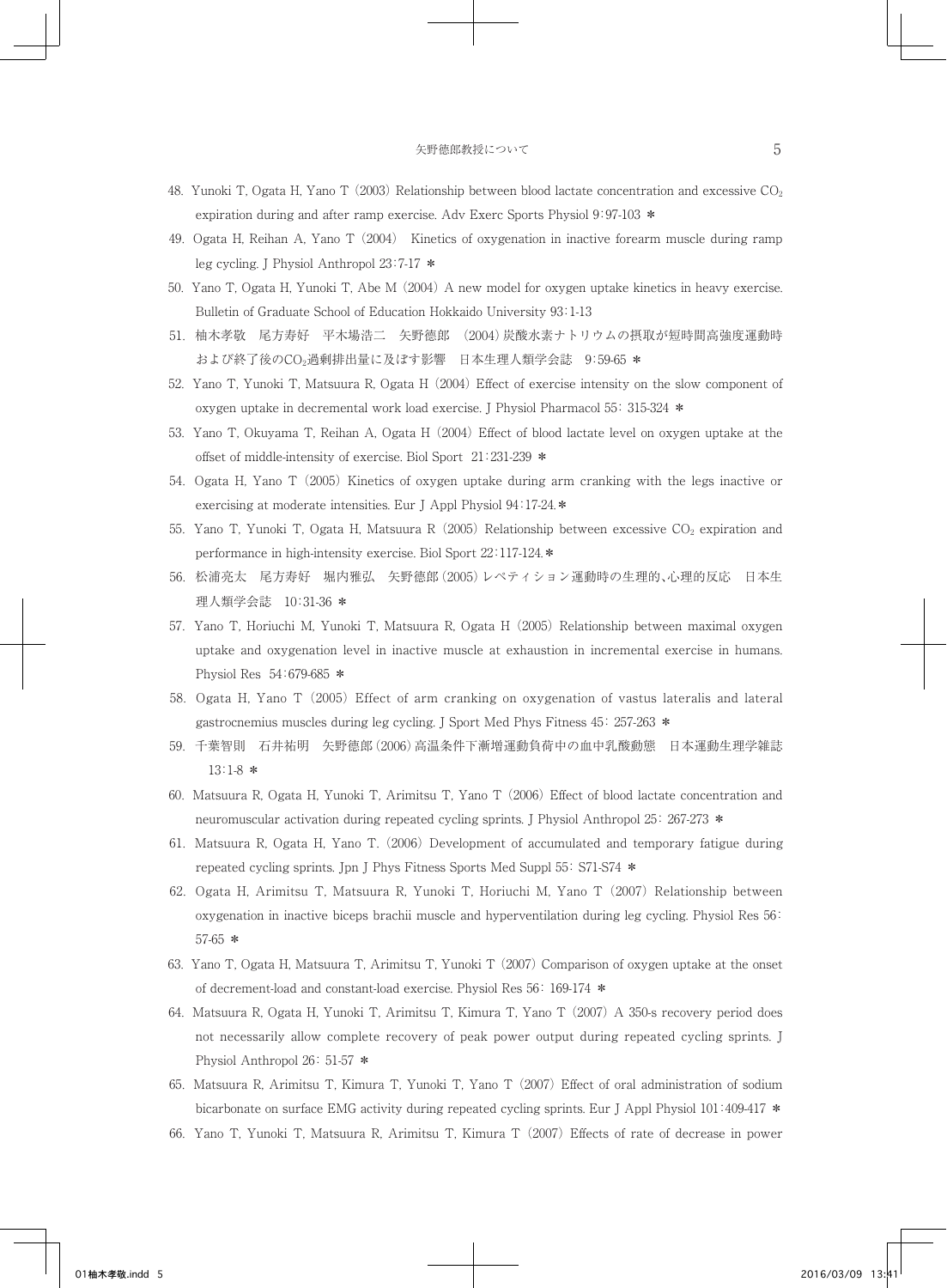output in decrement-load exercise on oxygen uptake. Physiol Res 56:715-719 \*

- 67. Yano T, Yunoki T, Matsuura R, Arimitsu T, Kimura T (2007) Excessive oxygen uptake during exercise and recovery in heavy exercise. Physiol Res 56: 721-725 \*
- 68.千葉智則 石井裕明 高橋信二 矢野德郎(2007)高温条件下高強度運動負荷中の血中乳酸と血液浸透圧 の関係 日本生理人類学会誌 12:153-160 \*
- 69. Yano T, Yunoki T, Matsuura R, Arimitsu T, Kimura T (2008) Effect of change in blood volume in skin plus active muscle on heart rate drift during submaximal exercise. Acta Physiol Hung 94: 327-336 \*
- 70. Arimitsu T, Matsuura R, Kimura T, Yunoki T, Yano T (2008) Examination of oxygen uptake kinetics in decremental load exercise by a numerical computation model J Physiol Anthropol 27:247- 254 \*
- 71.松浦亮太 有光琢磨 榊房子 大沼義彦 柚木孝敬 矢野德郎(2009)健康指導を伴う運動教室による歩 数量の促進がBMIおよび腹囲に及ぼす影響と肥満遺伝子多型の関係 日本生理人類学会誌 14:1-6 \*
- 72. Yunoki T, Matsuura R, Arimitsu T, Kimura T, and Yano T (2009) Effects of sodium bicarbonate ingestion on hyperventilation and recovery of blood pH after a short-term intense exercise. Physiol Res 58:537-543 \*
- 73. Yano T, Yunoki T, Matsuura R, Arimitsu T (2009) Relationship between hyperventilation and excessive  $CO<sub>2</sub>$  output during recovery from repeated cycling sprints. Physiol Res 58:529-535  $*$
- 74. Yunoki T, Matsuura R, Arimitsu T, Yamanaka R, Kosugi S, Lian C, Yano T (2009) Effects of awareness of change in load on ventilatory response during moderate exercise. Respir Physiol Neurobiol 169:69- 73 \*
- 75.松浦亮太 有光琢磨 榊房子 大沼義彦 柚木孝敬 矢野德郎(2009)高い定着率を達成した健康教室に おける中・高齢者の日常の歩行量の増加と健康度の改善効果 日本生理人類学会誌 14:37-42 \*
- 76. Kimura T, Matsuura R, Arimitsu T, Yunoki T, Yano T (2010) Effect of blood volume in resting muscle on heart rate upward drift during moderately prolonged exercise. J Physiol Anthropol 29:205-210 \*
- 77. Arimitsu T, Matsuura R, Yunoki T, Yamanaka R, Kimura T, Lian CS, Afroundeh H, Yano T (2010) Relationship between oxygen uptake and oxygen supply system during constant-load supine exercise. Biol Sport 27: 151-156 \*
- 78. Arimitsu T, Matsuura R, Yunoki T, Yamanaka R, Kimura T, Lian CS, Afroundeh H, Yano T (2011) Relationship between oxygen uptake oxygen supply system during incremental-load supine exercise. Biol Sport 28:83-87 \*
- 79. Afroundeh R, Arimitsu T, Ryo Yamanaka R, Chang-shun Lian; CS, Takahiro Yunoki T, Yano T. (2011) Effects of humoral factors on ventilation kinetics during recovery after impulse-like exercise. Acta Physiol Hung 99:185-193 \*
- 80. Matsuura R, Arimitsu T, Yunoki T, Yano T (2011) Effects of resistive load on performance and surface EMG activity during repeated cycling sprints on a non-isokinetic cycle ergometer. British J Sports Med 45:820-824 \*
- 81. Yunoki T, Arimitsu T, Yamanaka R, Lian CS, Afroundeh R, Matsuura R, Yano T (2011) Ventilatory response to moderate incremental exercise performed 24 h after resistance exercise with concentric and eccentric contractions. Eur J Appl Physiol 111:1769-1775 \*
- 82. Yamanaka R, Yunoki T, Arimitsu T, Lian C, Yano T (2011) Effects of sodium bicarbonate ingestion on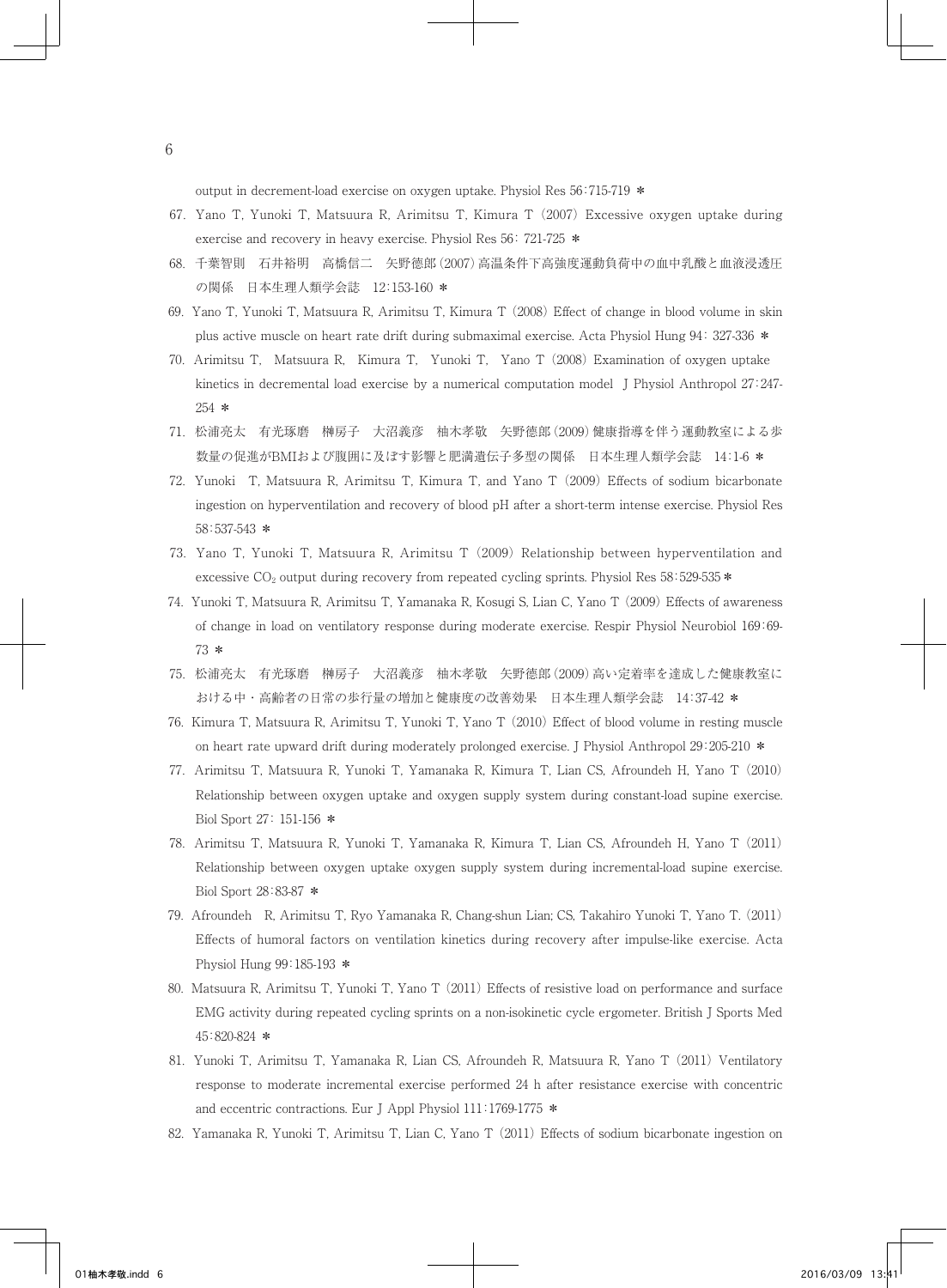EMG, effort sense and ventilatory response during intense exercise and subsequent active recovery. Eur J Appl Physiol 111:851-858 \*

- 83. Chiba T, Ishii H, Takahashi S, Yano T. (2011) Relationship between blood lactate and hyperventilation during high-intensity constant-load exercise in heat. Biol Sport  $28:159-163*$
- 84. Yano T, Matsuura R, Arimitsu T, Yamanaka R, Lian CS, Yunoki T, Afroundeh R (2011) Ventilation and blood lactate levels after recovery from single and multiple sprint exercise. Biol Sport 28:233-237 \*
- 85. Yamanaka R, Yunoki T, Arimitsu T, Lian CS, Afroundeh R, Matsuura R, Yano T (2012) Relationship between effort sense and ventilatory response to intensive exercise performed with reduced muscle glycogen. Eur J Appl Physiol 112:2149-62 \*
- 86.連 長順、有光琢磨、山中 亮、アフルンデ ロガイエ、柚木孝敬、矢野德郎 (2012) 一定負荷運動時の心 拍ドリフトと活動肢における深部温および血液量との関係. 日本生理人類学会誌 17:49-56 \*
- 87. Afroundeh R, Arimitsu T, Yamanaka R, Lian CS, Yunoki T, Yano T. (2012) Effect of arterial carbon dioxide on ventilation during recovery from impulse exercises of various intensities. Acta Physiol Hung 99: 251-260.\*
- 88. Yano T, Matsuura R, Arimitsu T, Yamanaka R, Lian C, Afroundeh R, Kondou S, Yunoki T (2012) Effects of blood lactate on oxygen uptake kinetics during recovery after sprint in humans. Biol. Sport 29:171-176 \*
- 89. Yano T, Matsuura R, Arimitsu T, Ogata H, Lian CS, Afroundeh R, Yunoki T (2012) Oscillation of oxygenation in inactive arm muscle in ramp leg exercise. World Academy of Science, Engineering and Technology. Lucerne, 70:869-873 \*
- 90. Yunoki T, Matsuura R, Arimitsu T, Ogata H, Lian CS, Afroundeh R, Yano T (2012) Oscillation induced by dissipative structure in inactive leg muscle is detected in high-intensity arm exercise by nearinfrared spectroscopy. World Academy of Science, Engineering and Technology. Lucerne, 70:863-868 \*
- 91. Afroundeh R, Arimitsu T, Yamanaka R, Lian C-S, Yunoki T, Yano T, Shirakawa K  $(2012)$  Arterial CO<sub>2</sub> pressure drives ventilation with time delay during recovery from an impulse-like exercise without metabolic acidosis. World Academy of Science, Engineering and Technology. Paris, 71:1416-1419 \*
- 92. Matsuura R, Arimitsu T, Yunoki T, Kimura T, Yamanaka R, Yano T (2013) Effects of deception for intensity on SEMG activity and blood lactate concentration during intermittent cycling followed by exhaustive cycling. Acta Physiol Hung 100:54-63 \*
- 93 .Yano T, Lian CS, Arimitsu T, Yamanaka R, Afroundeh R, Shirakawa K, Yunoki T (2013) Oscillation of oxygenation in skeletal muscle at rest and in light exercise. Acta Physiol Hug 100:312-320 \*
- 94. Yano T, Lian CS, Arimitsu T, Yamanaka R, Afroundeh R, Shirakawa K, Yunoki T (2013) Comparison of oscillation of oxygenation in skeletal muscle between early and late phases in prolonged exercise. Physiol Res 62:297-304 \*
- 95. Afroundeh R, Arimitsu T, Yamanaka R, Lian C-S, Yunoki T, Yano T, Shirakawa K (2013) Relationship between ventilation and predicted arterial  $CO<sub>2</sub>$  pressure during recovery from an impulse-like exercise without metabolic acidosis. Physiol Res 62:387-393 \*
- 96. Yano T, Lian C-S, Afroundeh R, Shirakawa K, Yunoki T. (2014) Comparison of oscillations of skin blood flow and deoxygenation in light exercise. Biol Sport 31:15-20 \*
- 97. Yano T, Afroundeh R, Yamanaka R, Arimitsu T, Lian C-S, Shirakawa K, Yunoki T (2014) Response of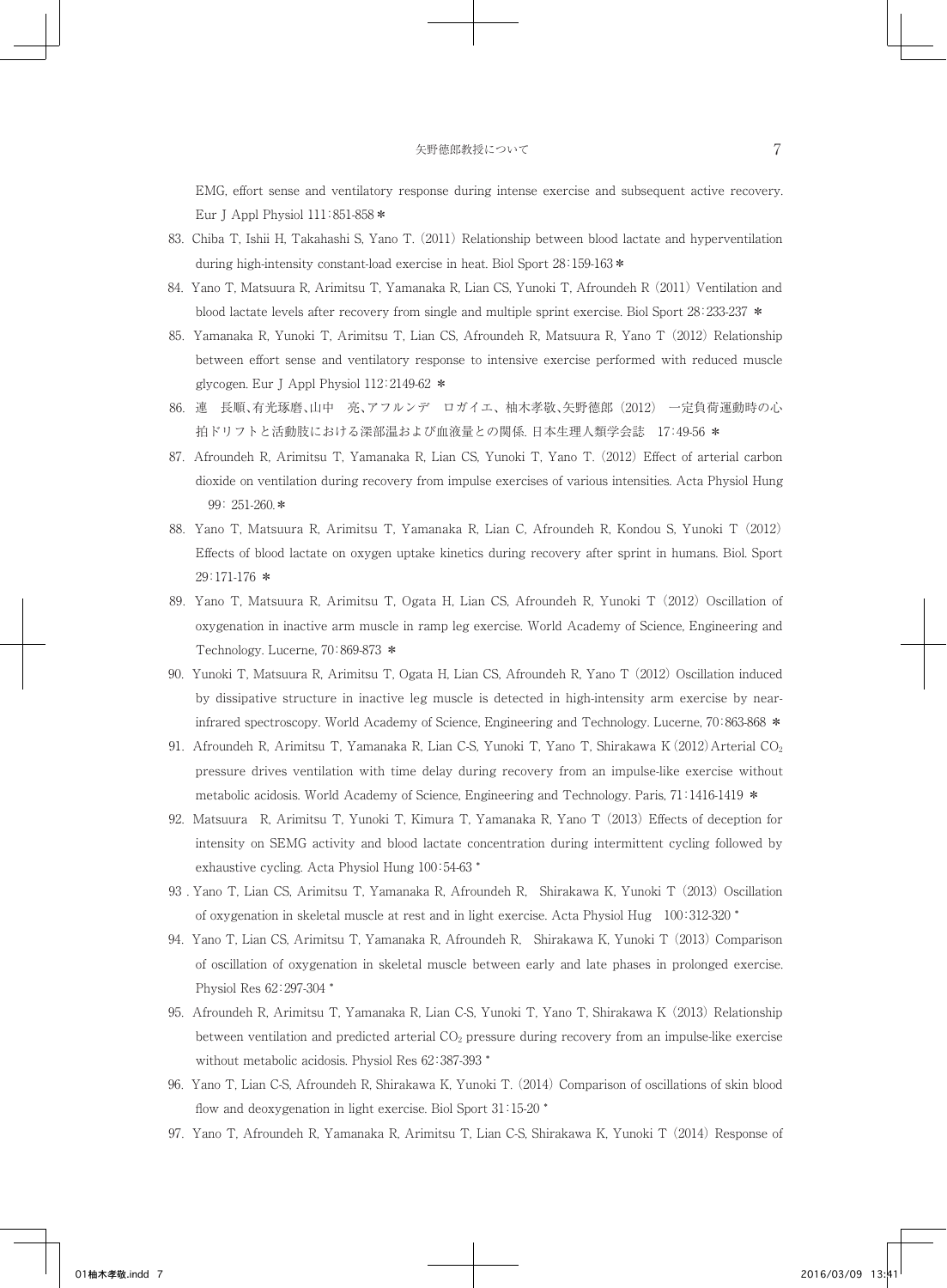end tidal CO<sub>2</sub> pressure to impulse exercise. Acta Physiol Hug. 101:103-111 \*

- 98. Yano T, Afroundeh R, Yamanaka R, Arimitsu T, Lian C-S, Shirakawa K, Yunoki T (2014) Oscillation in O2 uptake in impulse exercise. Acta Physiol Hung 101:143-149 \*
- 99. Afroundeh R, Arimitsu T, Yamanaka R, Lian C-S, Shirakawa K, Yunoki T, Yano T.(2014) Effect of work intensity on time delay in mediation of ventilation by arterial carbon dioxide during recovery from impulse exercise. Physiol Res 63:457-463 \*
- 100.連, 長順 有光琢磨 山中亮 アフルンデ ロガイエ 白川和希 小田史郎 柚木孝敬 矢野德郎(2014)長時間一 定負荷運動時の心拍ドリフトと自律神経活動の関係 北海道大学大学院教育学研究院紀要, 120:45-52 \*
- 101. Yano T, Widjaja W, Shirakawa K, Lian C-S, Xiao Z, Yunoki T(2014)Synchronization between tissue oxygen indexes in the vastus Lateralis and gastrocnemius after impulse exercise. Bulletin of Faculty of Education, Hokkaido University 121:51-62
- 102. Yano T, Lian C-S, Afroundeh R, Shirakawa K, Yunoki T (2015) Muscle pump in the vastus lateralis in the supine position in light prolonged exercise. J Sports Med Phys Fitness 55:37-42 \*
- 103. Matsuura R, Arimitsu T, Yunoki T, Kimura T, Yamanaka R, Yano T(2015)Effects of heat exposure in the absence of hyperthermia on power output during repeated cycling sprints. Biol Sport 32:15-20 \*
- 104. Yano T, Widjaja W, Shirakawa K, Lian C-S, Xiao Z, Yunoki T(2015)Coherence between tissue oxygen indexes in vastus lateralis and gastrocnemius in repetition of impulse exercise with high intensity. Acta Physiol Hung 102:190-197 \*
- 105. Shirakawa K, Yunoki T, Afroundeh R, Lian C-S, Matsuura R, Ohtsuka Y, Tokuo Yano T (2015) Voluntary breathing increases corticospinal excitability of lower limb muscle during isometric contraction. Respir Physiol & Neurobiol 217:40–45 \*
- 106.柚木孝敬 肖錚 白川和希 連長順 矢野德郎(2015)抵抗負荷呼吸時の酸素摂取動態 北海道大学大学 院教育学研究院紀要 123:91-98
- 107. Yano T, Afroundeh R, Shirakawa K, Lian C-S, Shibata K, Xiao Z, Yunoki T (2015) Oscillation of tissue oxygen index in non-exercising muscle during exercise. Acta Physiol Hung 102:274-281 \*
- 108. Yano T, Afroundeh R, Shirakawa K, Lian C-S, Shibata K, Xiao Z, Yunoki T (2015) Oscillation in tissue oxygen index during recovery from exercise. Physiol Res Accepted \*

(\*:審査ありの論文)

## (4)研究ノート

- 1.矢野德郎(1994)身体運動の主観的構成 ―テニスの分析― 北海道大学教育学部紀要 64:1-8
- 2.矢野德郎(1995)身体運動の主観的構成 ―スキーの分析― 北海道大学教育学部紀要 68:111-119
- 3.矢野德郎(1996)身体運動の主観的構成 ―スポーツ科学から日常活動の分析へ― 北海道大学教育学部 紀要 72:133-142
- 4.矢野德郎(1997)身体運動の主観的構成 ―身体運動の新しい概念― 北海道大学教育学部紀要 75:77- 81
- 5.矢野德郎(2015)エネルギー代謝のリズムとそのシンクロナイズ 北海道大学大学院教育学研究院紀要 123:81-89

(5)報告書

1.小川新吉 矢野德郎 Marie Ulbrichova-Malkovska(1977)大穂町住民の体力医学的追跡研究 ―形態―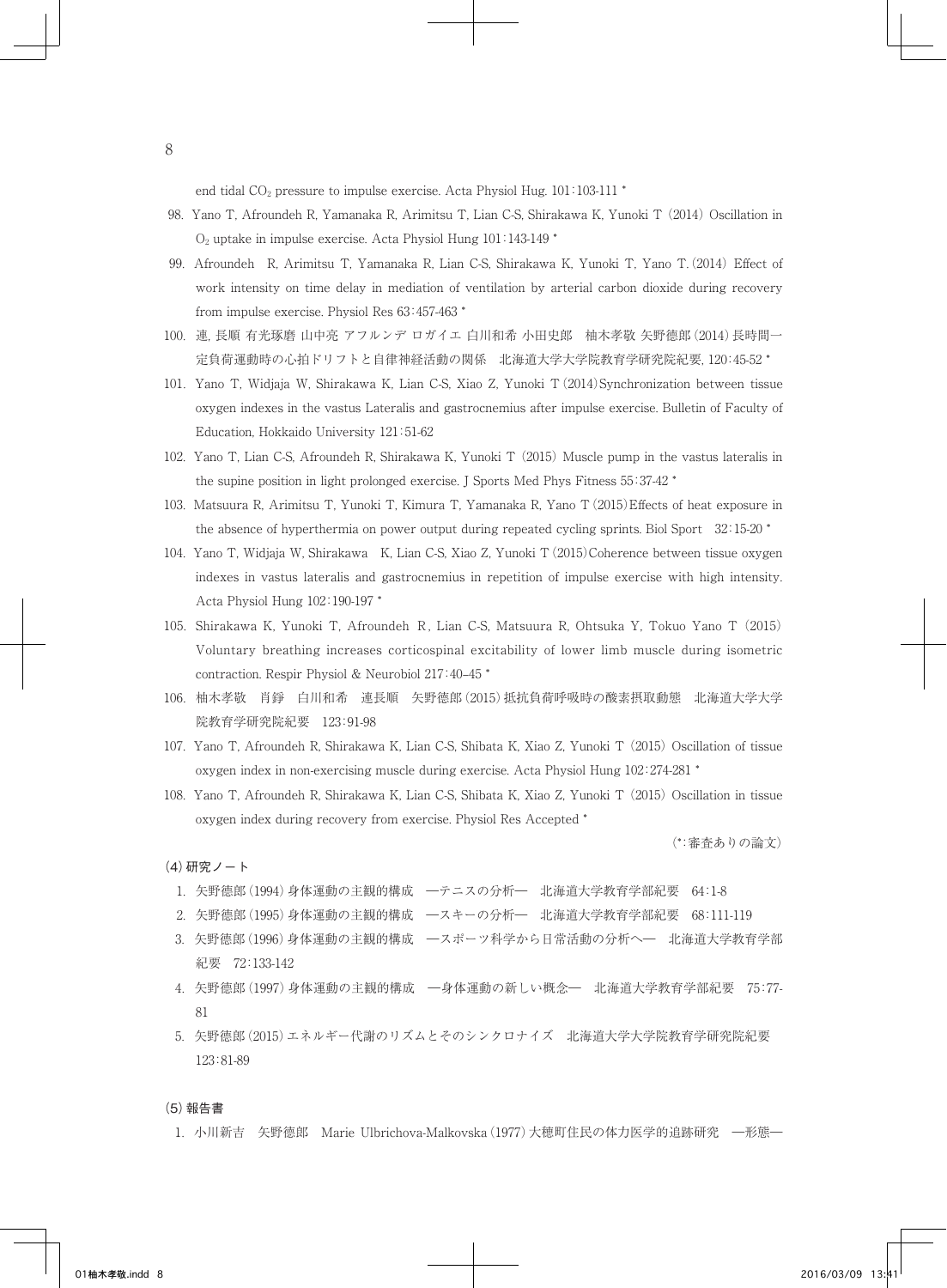国民体力研究 筑波大学 3:93-98

- 2.小川新吉 矢野德郎(1980)大穂町住民の体力医学的追跡研究 ―形態― 国民体力研究 筑波大学 4: 111-116
- 3.矢野德郎 多田繁(1980)大穂町住民の体力医学的追跡研究 ―体力年齢― 国民体力研究 筑波大学 4:134-137
- 4. Jan Ulbrich 矢野德郎(1980)大穂町住民の体力医学的追跡研究 ―心機図― 国民体力研究 筑波大学 4:104-111
- 5.小川新吉 矢野德郎(1980)大穂町住民の体力医学的追跡研究 ―形態― 国民体力研究 筑波大学 5: 96-100

#### (6)学会発表(国際学会のみ)

- 1. Yunoki T, Yano T (1999) Kinetics of excess carbon dioxide output during intensive exercise and recovery. Med Sci in Sport Exerc S331.
- 2. Horiuchi M, Yunoki T, Yano T (2000) Effect of repeated constant― and decremental-load exercise on pulmonary gas exchange kinetics. 5th Annual Congress of the European College of Sports Science, Proceeding p330.
- 3. Yunoki T, Hirakoba K, Ogata H, Yano T (2000) Effect of sodium bicarbonate ingestion on excess CO2 output during and after short-term intensive exercise. 5th Annual Congress of the European College of Sports Science, Proceeding p810.
- 4. Ogata H, Yunoki T, Yano T (2001) Effect of leg exercise on oxygenation in inactive forearm skeletal muscle. II Congress of the European Federation of Sports Medicine. Proceeding p390.
- 5. Ogata H, Reyihan A, Yano T (2002) Moderate arm cranking reduces NIRS-determined oxygenation of the leg muscles during leg cycling. 6th Annual Congress of the European College of Sports Science, Proceeding p297.
- 6. Yano T, Okuyama T, Reyihan A, Ogata Y (2002) Relationship between blood lactate and oxygen uptake at the offset of exercise. The 5th Asian Federation of Sports Medicine Congress. Soul.
- 7. Matsuura R, Ogata H, Yano T (2005) Development of temporary and accumulated fatigue during cycling sprints. The 8th Asian Federation of Sports Medicine, Tokyo.
- 8. Yano T, Yunoki H, Matsuura R, Arimitsu T, Kimura T (2006) Effect of muscle blood volume during muscle pumping on heart rate drift during submaximal exercise. 29<sup>th</sup> Word Congress of Sports Medicine. Beijing.
- 9.Chiba T, Ishi H, Takahashi S, Yano T (2006) Relationship between blood lactate and hyperventilation during high intensity constant load exercise in heat. The 8<sup>th</sup> International Congress of Physiological Anthropology (Kamakura, Japan).
- 10. Yano T, Yunoki T, Matsuura R, Arimitsu T (2008) Relationship between ventilation and excess  $CO<sub>2</sub>$ expiration during recovery from repeated cycling sprints. Annual International Health and Physical Fitness Conference. Taichung.
- 11. Yunoki T, Matsuura R, Arimitsu T, Kimura T, Yano T (2008) Effects of sodium bicarbonate ingestion on hyperventilation and recovery of pH after a short-term intense exercise. Annual International Health and Physical Fitness Conference. Taichung.